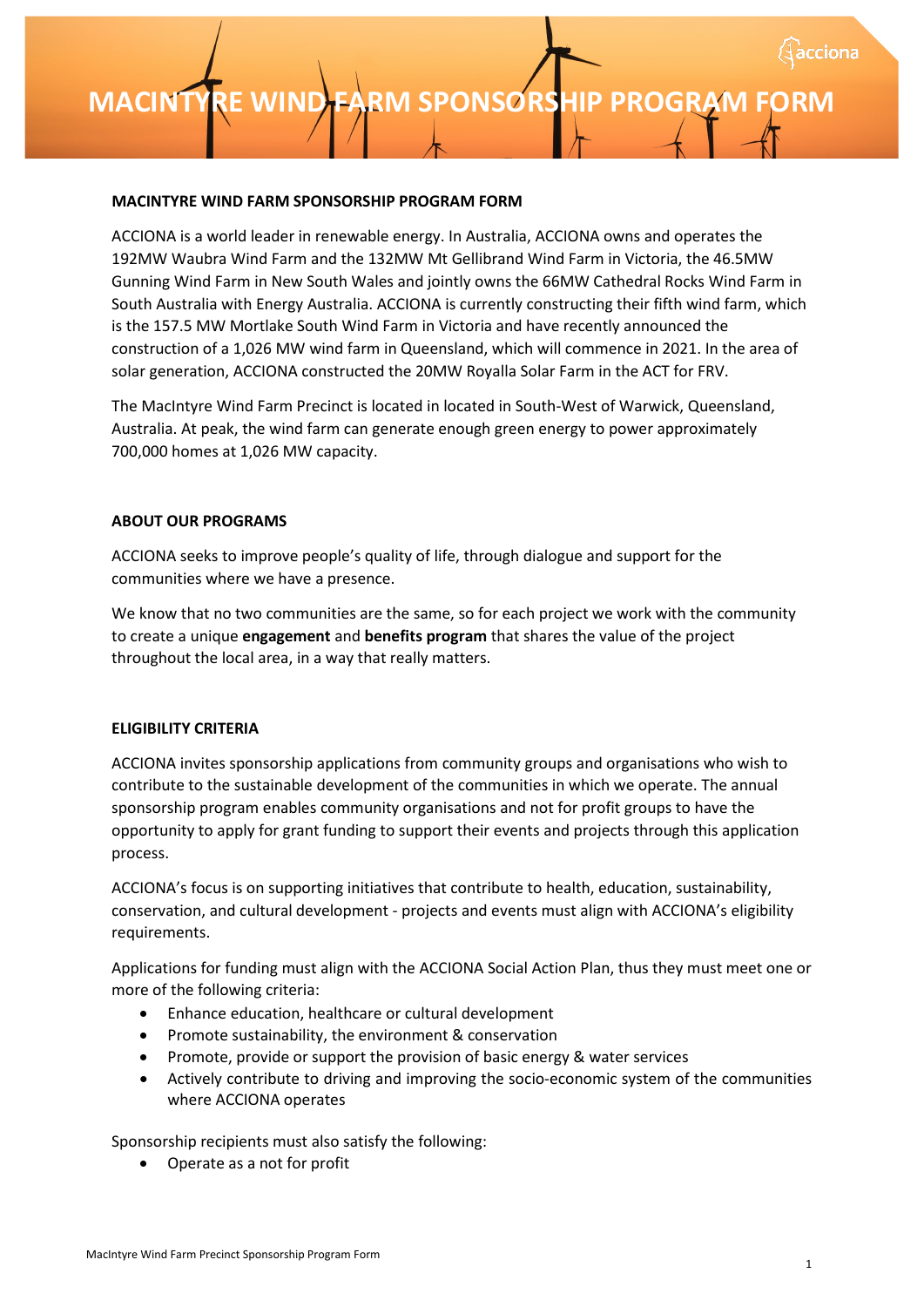• Have a direct link with the communities in which we have wind / solar farm interests

ACCIONA will not fund third-party fund-raising activities; events that are illegal in nature; payment of existing debts; or activities and events whereby a solitary individual derives benefit.

#### **SELECTION AND EVALUATION**

Information about our selection and evaluation process can be found on our website via the link below: https://www.acciona.com.au/our-purpose/sustainability/social-development/sponsorshipprogram/

#### **TIMING**

**Applications for funding closes on Friday 26th March 2021.**

**Successful sponsorship applicants will be notified in April 2021.**

#### **PAYMENT TERMS**

Information about our payment terms can be found on our website via the link below: https://www.acciona.com.au/our-purpose/sustainability/social-development/sponsorship-program/

cciona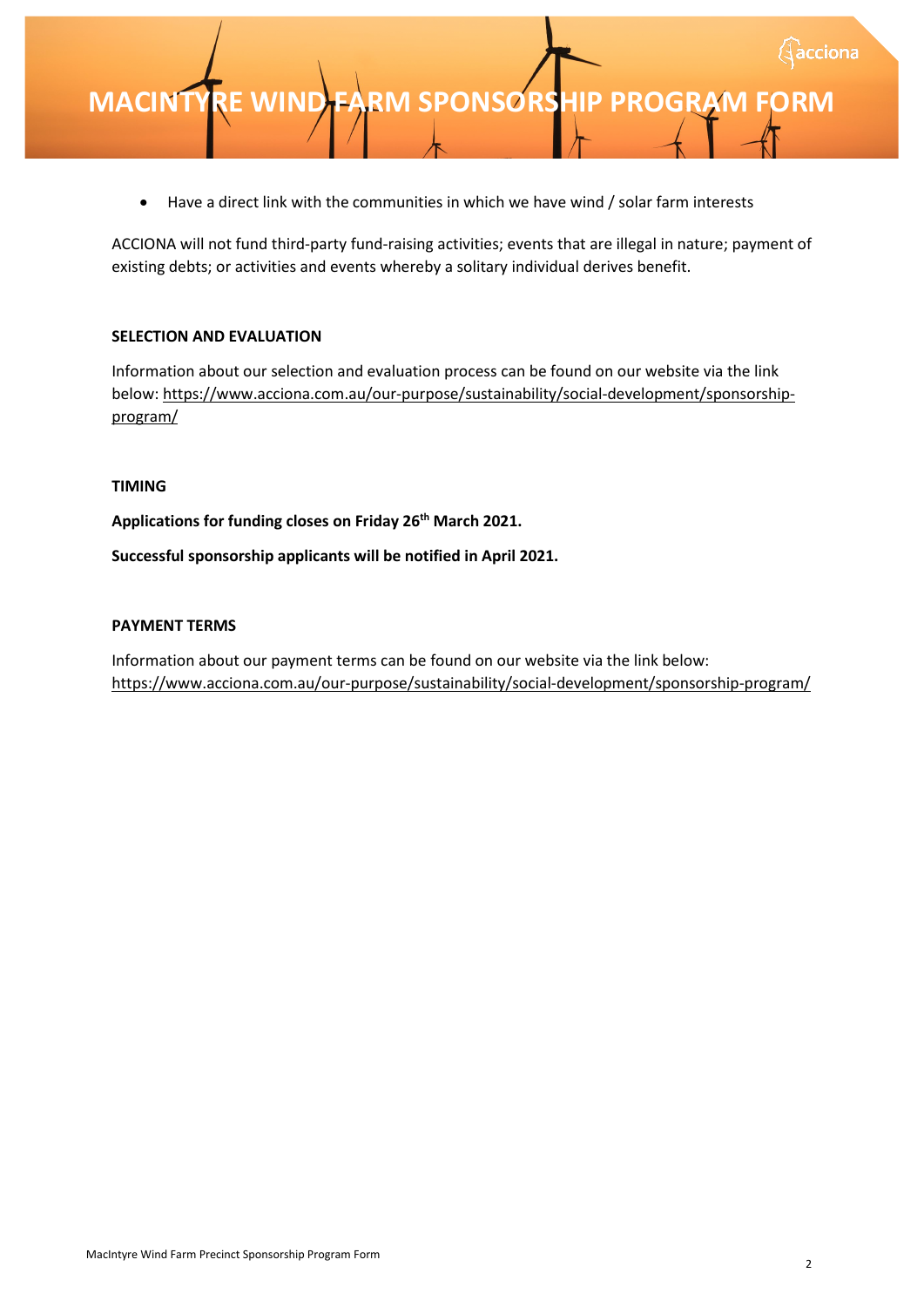**MACINTYRE WIND FARM SPONSORSHIP PROGRAM FORM** 

#### **MACINTYRE WIND FARM SPONSORSHIP PROGRAM FORM**

#### **APPLICATION FORM**

| <b>Organisation Name</b>  | <b>Australian Business</b><br>Name (ABN) |  |
|---------------------------|------------------------------------------|--|
| Organisation details,     |                                          |  |
| please nominate           |                                          |  |
| charitable trust, not for |                                          |  |
| profit, registered        |                                          |  |
| charity, incorporated     |                                          |  |
| society:                  |                                          |  |

#### **1. Sponsorship applicant details**

| Name of Person<br>Responsible for the project<br>or event to be sponsored | Street<br>Address |  |
|---------------------------------------------------------------------------|-------------------|--|
| Phone (Business)                                                          | Mobile            |  |
| Email Address                                                             |                   |  |
| Postal Address (if different<br>to above address)                         |                   |  |

#### **2. Sponsorship project details**

| Project / Event Name                                           |  |
|----------------------------------------------------------------|--|
|                                                                |  |
| Date for completion of the<br>project or event                 |  |
|                                                                |  |
| Brief description and<br>background to the project or<br>event |  |
|                                                                |  |
| What are the goals and values<br>of your organisation?         |  |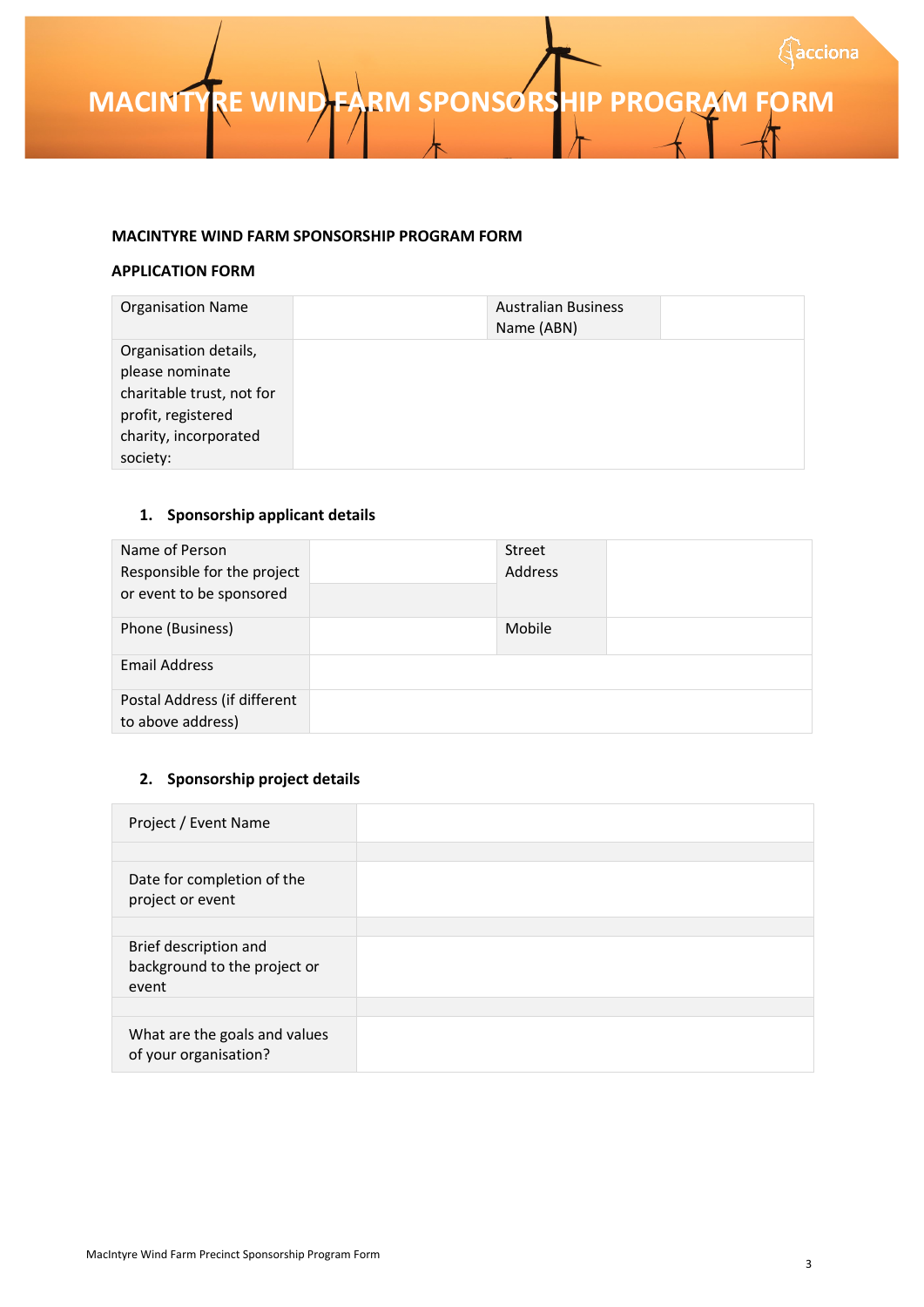# **MACINTYRE WIND FARM SPONSORSHIP PROGRAM FORM**

| Describe how your project or<br>event meets the key selection<br>criteria, i.e. promotes<br>sustainability; the<br>environment; conservation;<br>education; health; or culture |  |
|--------------------------------------------------------------------------------------------------------------------------------------------------------------------------------|--|
|                                                                                                                                                                                |  |
| Describe how the community<br>will be involved and benefit<br>from this project or event                                                                                       |  |
|                                                                                                                                                                                |  |
| How will the project or event<br>be promoted?                                                                                                                                  |  |
|                                                                                                                                                                                |  |
| What are the promotion and<br>marketing benefits for<br>ACCIONA of this project or<br>event?                                                                                   |  |
|                                                                                                                                                                                |  |
| What is the timeline for this<br>project or event?                                                                                                                             |  |
|                                                                                                                                                                                |  |
| What are the planned<br>outcomes of this project or<br>event?                                                                                                                  |  |

#### **3. Funding details**

| What is the total level of financial<br>support required?                                                                                                                                                                                                                |  |
|--------------------------------------------------------------------------------------------------------------------------------------------------------------------------------------------------------------------------------------------------------------------------|--|
| How much financial support are you<br>seeking from ACCIONA?<br>Have you applied for funding from<br>other sources? Please include details<br>of other funding sources (if<br>applicable) e.g. Government grants,<br>sponsorship from other 'for-profit'<br>organisations |  |
|                                                                                                                                                                                                                                                                          |  |
| If there are other organisations<br>involved in this project, please list<br>these other organisations:                                                                                                                                                                  |  |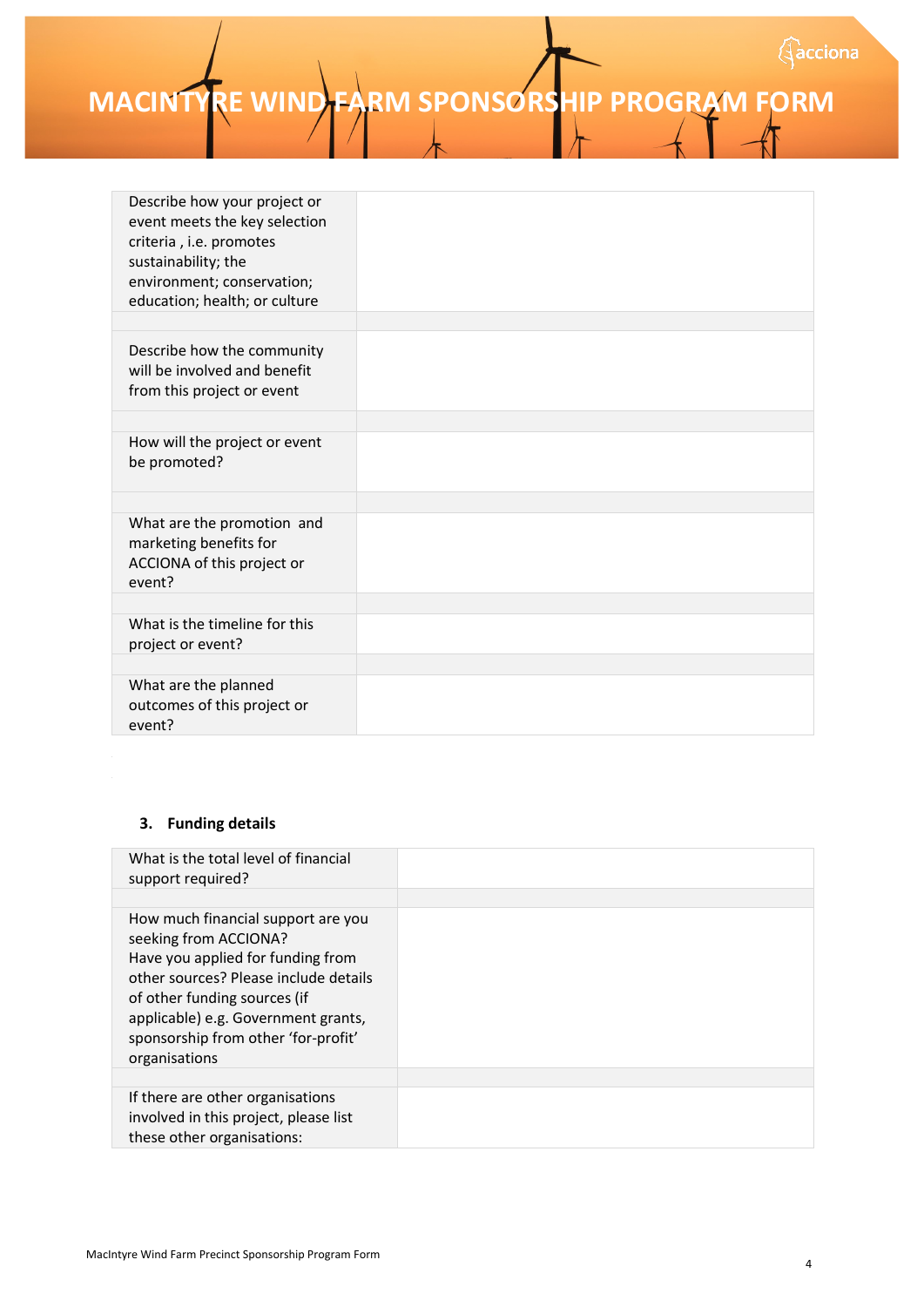### **MACINTYRE WIND FARM SPONSORSHIP PROGRAM FORM**

Have you conducted your own funding activities, to raise money for this project? If so, please supply details.

#### **4. Further information**

|  | Have you applied for sponsorship with<br>ACCIONA previously? If so, please supply<br>details. |  |
|--|-----------------------------------------------------------------------------------------------|--|
|--|-----------------------------------------------------------------------------------------------|--|

Please return this application form and written statement to: ACCIONA Community Relations Coordinator

| Email:        | MacIntyre Wind Farm - macintyre@acciona.com    |
|---------------|------------------------------------------------|
| Mail: ACCIONA | Attn: Community and Stakeholder Relations Team |
|               | Level 38, 360 Elizabeth Street                 |
|               | Melbourne VIC 3000                             |

For further information contact us on 1800 283 550 or visit us a[t www.acciona.com.au](http://www.acciona.com.au/)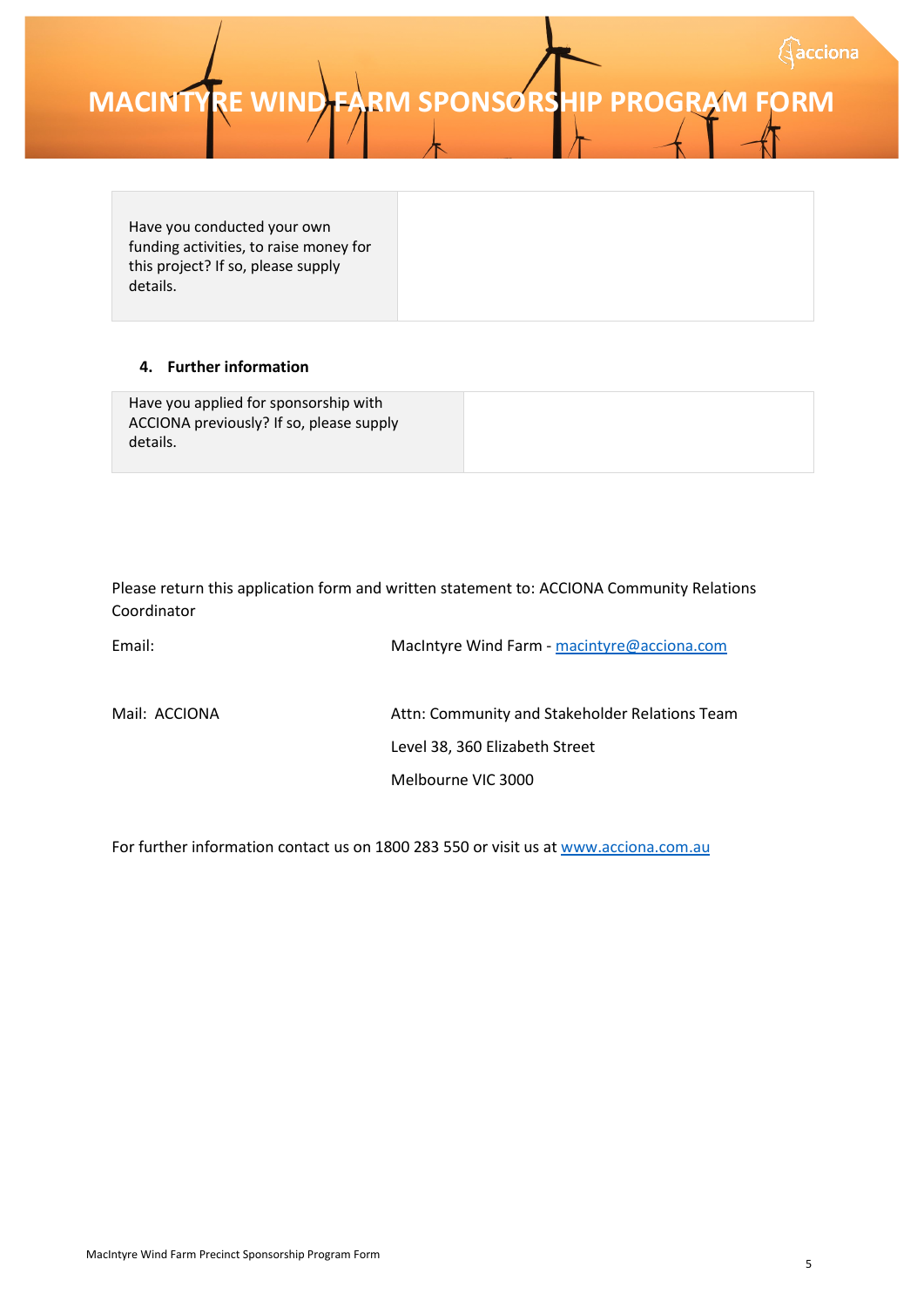### **MACINTYRE [INSERT PROJECT NAME] S WIND FARM SPONSORSHIP PONSORSHIP PROGRAM FORM PROGRAM FORM**

#### **ACCIONA Terms and Conditions**

The following terms and conditions apply to all ACCIONA sponsorship applications:

- ACCIONA reserves the right to select:
- successful sponsorship applicants;
- the amount of the sponsorship allocation;
- the method of payment; and

the timing of payment to successful sponsorship applicants in its sole and absolute discretion.

- The decision to allocate sponsorship to successful applicants is final and ACCIONA is not required to provide reasons to unsuccessful sponsorship applicants.
- The sponsorship allocation must only be used and applied solely for the purpose of the project stated in the application. ACCIONA reserves the right to withdraw and request repayment of the sponsorship allocation if the money is not used for the purpose outlined in the application.
- ACCIONA must be advised if the project is no longer proceeding or cannot be completed within the agreed time frames.
- Expenditure of the sponsorship allocation must be completed within six months of receiving payment, unless otherwise agreed with ACCIONA.
- In the case of an application being received for an annual event, a new sponsorship request will need to be lodged each year. Sponsorship requests do not roll over, and the application process resets each year.
- An acquittal form must be submitted to ACCIONA within 60 days after completion of the project. Failure to supply the acquittal form will disqualify the organisation from receiving future funding from ACCIONA.
- Applicants agree to ACCIONA's payment terms, which can be found at https://www.acciona.com.au/our-purpose/sustainability/social-development/sponsorshipprogram/ and reserves the right to update these terms at their discretion.
- Successful applicants of the sponsorship program will be required to complete a copy of ACCIONA's Receiving Entity form (F02\_NCCUMP01) prior to receiving any payment. This will be made available once applicants have been advised of their successful application.
- Any unspent sponsorship allocation must be returned to ACCIONA.
- Should the actual total project cost exceed the sponsorship allocation, ACCIONA will not be responsible or obliged to pay any monies in addition to the sponsorship allocation.